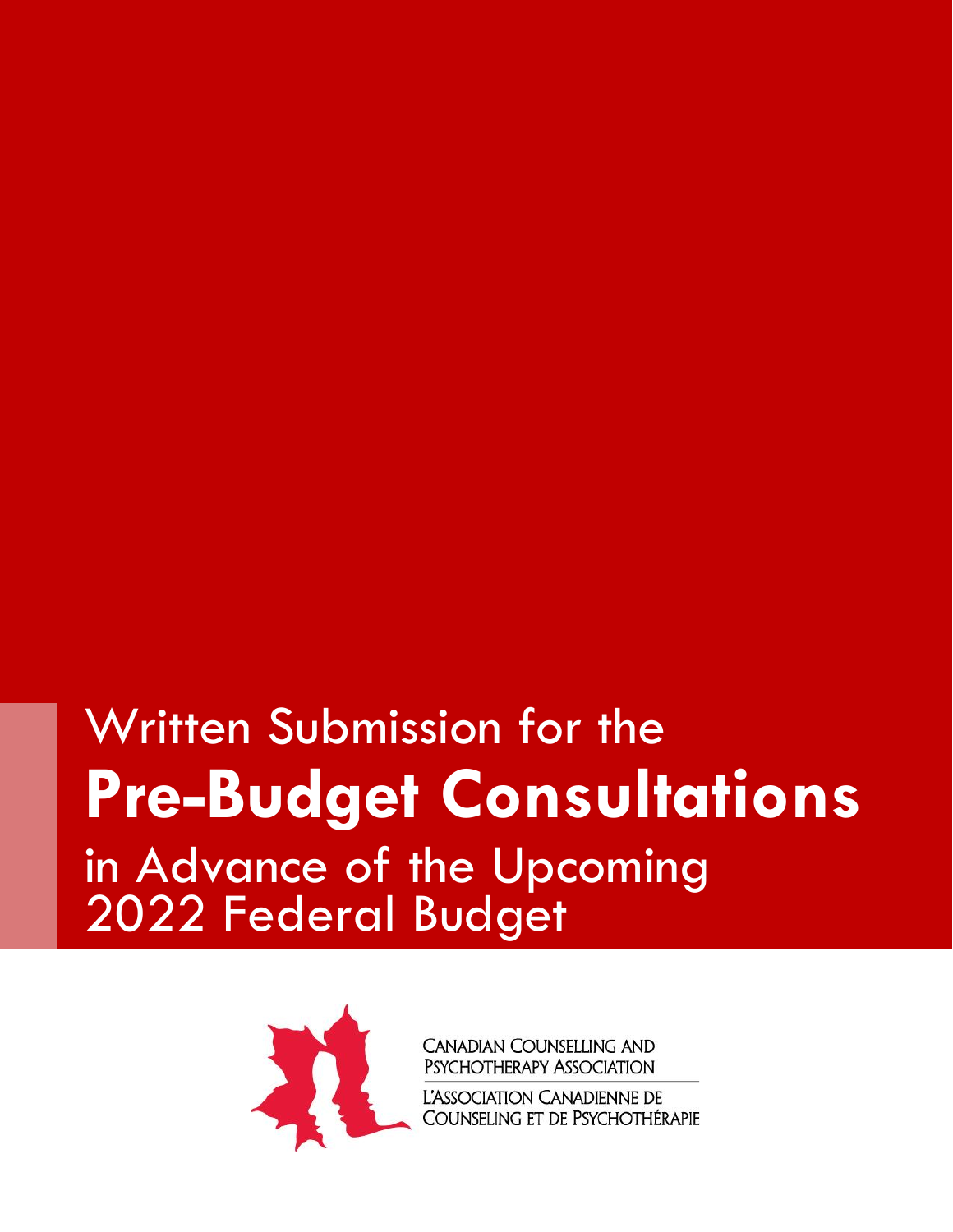

**Recommendation 1:** CCPA recommends that the Federal Government permanently include counsellors/psychotherapists/counselling therapists as an eligible expense in the Public Service Health Care Plan, extending the Government's temporary measure.

**Recommendation 2:** CCPA recommends that the federal government re-instate Canadian Certified Counsellors (CCCs) to the list of approved service providers for the Non-Insured Health Benefits Program for First Nations and Inuit in provinces currently working toward regulating the counselling/psychotherapy profession.

**Recommendation 3:** CCPA recommends that counselling and psychotherapy services be exempted from HST/GST, thus providing Canadians with better access to one of the most cost-effective mental health care options available.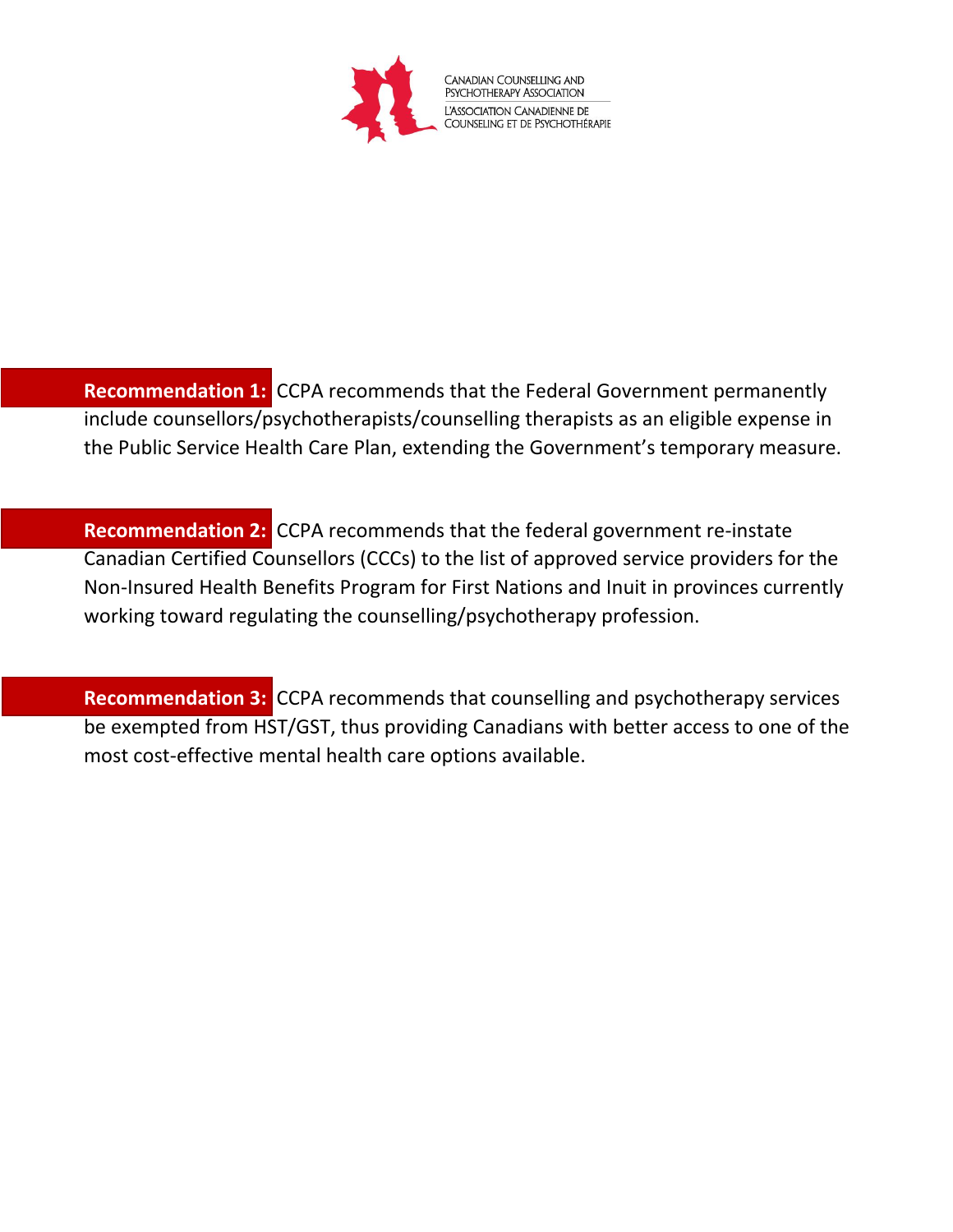

## **Background**

The Canadian Counselling and Psychotherapy Association (CCPA) is a national bilingual association representing the collective voice of approximately 9,700 professional counsellors and psychotherapists. We call on the federal government to uphold their commitment to the Common Statement of Principles on Shared Health Priorities by revising policies that limit Canadians' access to counsellors and psychotherapists in federal health programs.

Canada's mental health care system was strained before the pandemic; an estimated 5.3 million Canadians reported they needed help for their mental health in 2017, but of these, 43% (2.3 million) reported that their mental health needs were only partially met or fully unmet<sup>i</sup>. The need for counselling was the most likely to be unmet (34%). Improving access to counsellors and psychotherapists would address a significant number of barriers identified in this study:

| Long wait times                                                                                                 | Inclusion of counsellors &<br>Psychotherapists | More practitioners available to<br>meet the demand and lower<br>wait times                  |
|-----------------------------------------------------------------------------------------------------------------|------------------------------------------------|---------------------------------------------------------------------------------------------|
| Shortage of accessible mental<br>health professionals                                                           | Inclusion of counsellors &<br>Psychotherapists | More practitioners available<br>nationally to meet demand<br>and provide early intervention |
| Culture and language<br><b>barriers</b>                                                                         | Inclusion of counsellors &<br>Psychotherapists | More practitioners available<br>with cultural and language<br>competencies                  |
| Inequities due to geography<br>or demographics (eg, youth,<br>rural communities, and<br>Indigenous populations) | Inclusion of counsellors &<br>Psychotherapists | More practitioners available<br>with sub-specialty skills                                   |
| Cost of services not covered<br>by private insurance plans                                                      | Inclusion of counsellors &<br>Psychotherapists | More cost-effective treatment<br>option due to hourly rate                                  |

Four provinces have regulated the profession of counselling and psychotherapy in the last decade<sup>ii</sup>, while two more have passed legislation to regulate the profession<sup>iii</sup>. CCPA continues to support regulation in the remaining provinces and territories. In provinces that have yet to regulate the profession, CCPA's Canadian Certified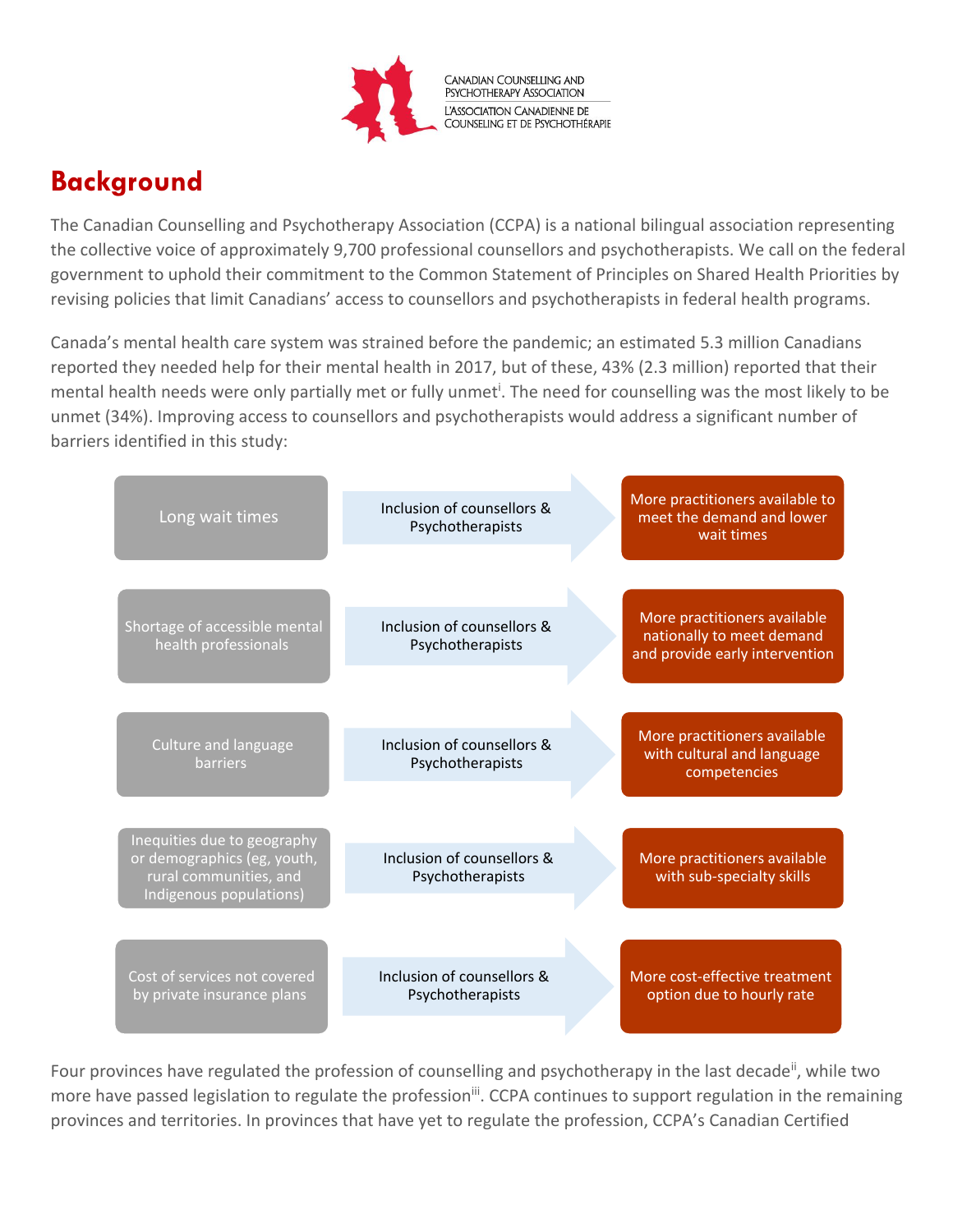

Counsellor (CCC) designation provides recognition that counsellors and psychotherapists in unregulated provinces meet the national standard for professional training, ethics, and ongoing education.

Federal health benefit programs and legislation are impacted by the evolving counselling and psychotherapy regulatory landscape because

- 1) there is a misconception that the counselling and psychotherapy professions differ because they use different titles, when in actuality they are the same profession with a shared scope of practice and licensure requirements, and
- 2) not all provinces are regulated, and while some federal health benefit programs will recognize the services of certified counsellors and psychotherapists in unregulated provinces, others will exclude them as eligible service providers.

These regulatory factors have contributed to inequalities and inconsistencies in Canadians' ability to access timely, effective, and qualified mental health care support provided by counsellors and psychotherapists through federal health benefit programs and legislation such as the Excise Tax Act.

Despite these barriers, various federal mental health care plans recognize counsellors and psychotherapists from both regulated and unregulated provinces, including the Veterans Affairs health plan for retired military and RCMP members, and the Public Service Health Care Plan (PSHCP) for members of the Federal Public Service and their dependents. The Government of Canada also employs CCPA's Canadian Certified Counsellors (CCCs) nationwide in various federal Employee Assistance Programs (EAPs), and counsellors and psychotherapists are part of the therapy providers in the Wellness Together Canada program.

Other federal plans, however, only recognize those counsellors and psychotherapists from regulated provinces, such as the Interim Federal Health Program (IFHP), Non-Insured Health Benefits Program (NIHB) and the Indian Residential Schools Resolution Health Support (IRS RHS) Program. Without consistently recognizing qualified counsellors and psychotherapists in all federal plans and provinces, this leads to preventable delays in obtaining mental health support, inequality in access to care based on province of residence, and lack of continuity of care as clients transition from one federal plan's coverage to another or from one province to another.

CCPA recommends three legislative and easily actionable ways that the Federal Government can ensure consistency in federal recognition of counsellors and psychotherapists and prevent avoidable gaps in the accessibility of federal mental health supports.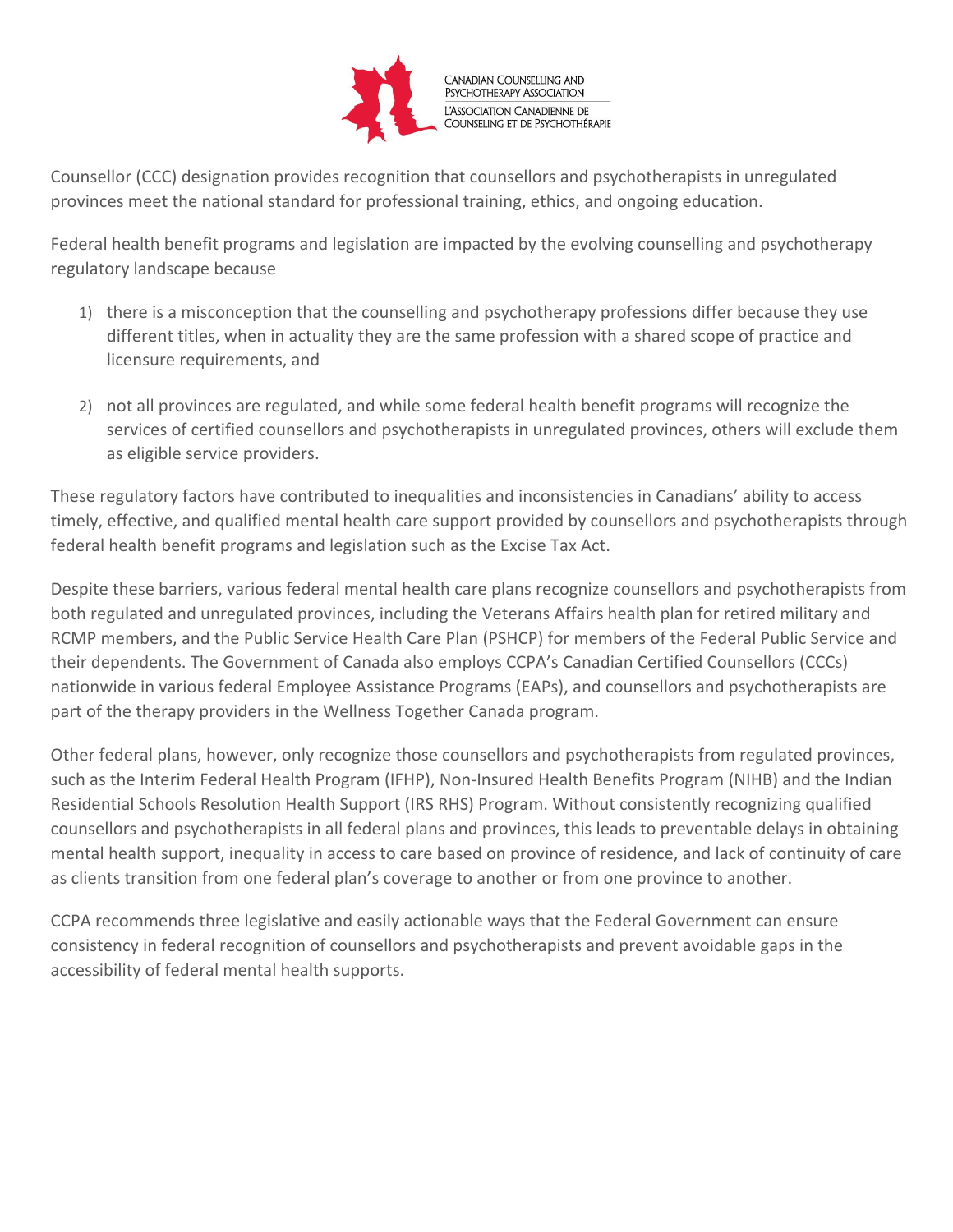

#### **Recommendation 1: CCPA recommends that the Federal Government permanently include counsellors / psychotherapists / counselling therapists as an eligible expense in the Public Service Health Care Plan, extending the Government's temporary measure.**

The Public Service Health Care Plan (PSHCP) is one of the largest private health care plans in Canada. Before the pandemic, 50% of all approved claims under the Public Service Health Care Plan (PSHCP) fell under the category of mental health.

In 2016, the Government of Canada adopted the Federal Public Service Workplace Mental Health Strategy, where the Government recognizes that "the Federal Public Service has an essential leadership role to play in supporting the mental health of its employees". However, the plan did not recognize counsellors and psychotherapists as eligible mental health providers.

The Pulse Survey on COVID-19 and its Impacts on Statistics Canada Employees (PSCISCE) recognized that many public service employees have experienced major changes in their work and lifestyle as a result of the pandemic, and found that 54% of federal public servants sampled reported their mental health as "poor" or "fair" since the COVID-19 pandemic.iv

On April 24th, 2020 the Treasury Board Secretariat announced temporary changes to recognize counsellors and psychotherapists as mental health practitioners in the Public Service Health Care Plan (PSHCP) to improve access to care during the COVID-19 pandemic. This temporary inclusion was nationwide: it applied to practitioners licensed in regulated provinces as well as certified through CCPA in unregulated provinces.

Plan members who are working with a counsellor/psychotherapist under this temporary measure will establish a therapeutic relationship with their mental health practitioner. If the temporary inclusion is removed, it could have detrimental impacts on the mental health of over 700,000 Federal Public Servants and their eligible dependents, and would place an increased strain on the already over-burdened public healthcare system. It would present plan members with an undue and unfair challenge, and would force them to either stop receiving treatment, pay out of pocket to continue with their current provider, or transition to a new practitioner, entering the often long wait system to eventually begin their treatment with someone new.

Increasing the accessibility and affordability of appropriate mental health services across Canada is vital to the success of our country. We strongly urge the government to extend this measure permanently to ensure a healthy and productive workforce and address the long-term needs of plan members.

This recommendation could be implemented through the Treasury Board Secretariat and the National Joint Council's Public Service Health Care Plan Partners Committee under the PSHCP Medical Practitioners Benefit.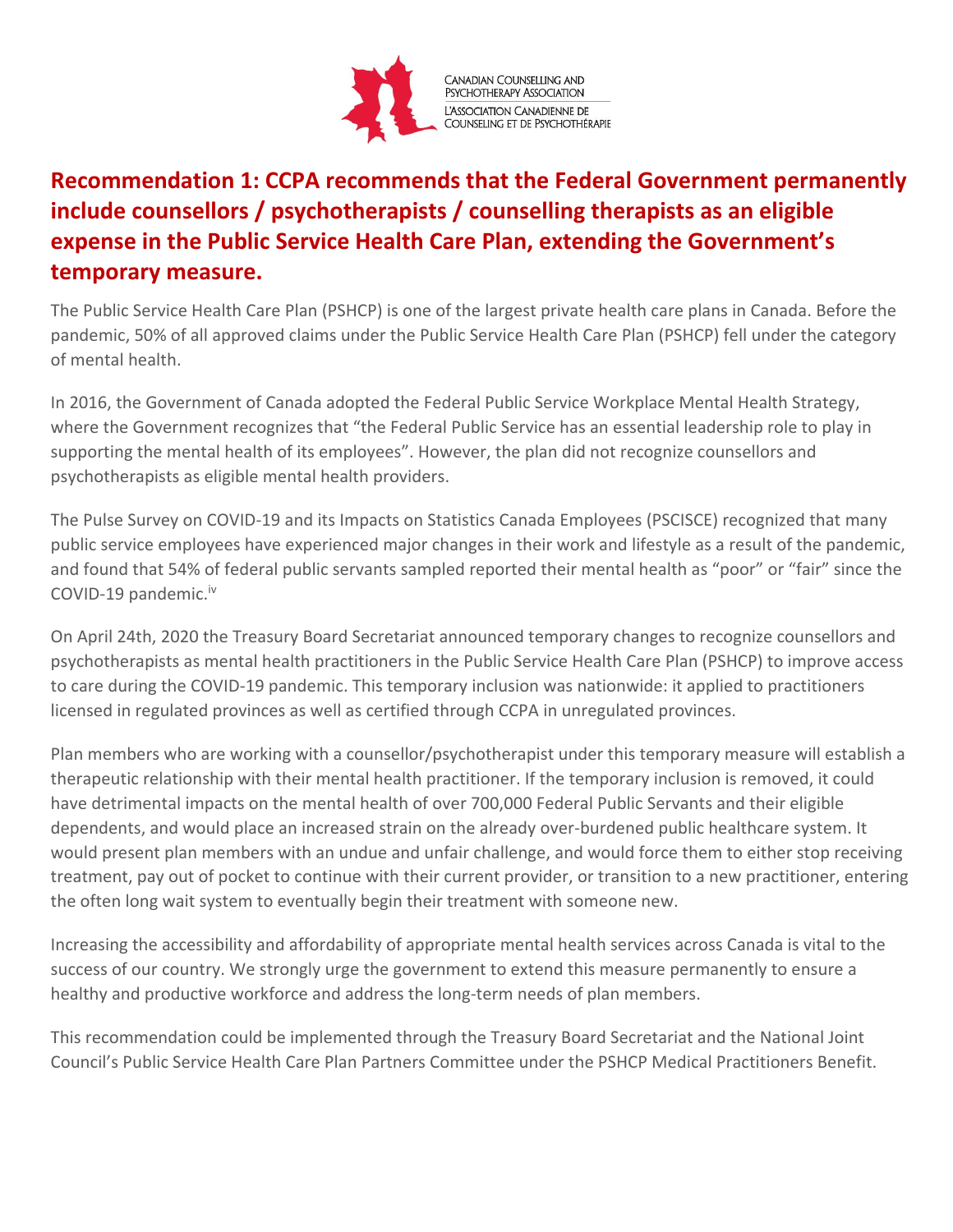

### Canadian Counselling and<br>Psychotherapy Association -<br>L'Association Canadienne de<br>Counseling et de Psychothérapie

#### **Recommendation 2: CCPA recommends that the Federal Government re-instate Canadian Certified Counsellors (CCCs) to the list of approved service providers for the Non-Insured Health Benefits Program for First Nations and Inuit in provinces currently working toward regulating the counselling/psychotherapy profession.**

There is a significant need for improved access to qualified professional mental health support for the Indigenous Peoples of Canada. Attempts at assimilation have contributed to mental health challenges for First Nations, Inuit, and Métis peoples, which, in turn, have led to harm in Indigenous communities. The loss of their culture, identity and self-determination has had profound and lasting impacts on their mental well-being.

The Non-Insured Health Benefits Program (NIHB) and the Indian Residential Schools Resolution Health Support (IRS RHS) Program provide registered First Nations and recognized Inuit with coverage for a range of health benefits, including mental health counselling. The NIHB mental health benefit is the largest-growing area in the NIHB plan, growing more than all other benefit areas combined. While Indigenous Peoples are more than twice as likely to seek professional help for mental health concerns as non-Indigenous Canadians, the NIHB and IRS RHS programs unfortunately do not provide equitable access to mental health care for all Indigenous Peoples across Canada.

CCPA's Canadian Certified Counsellors (CCCs) were eligible service providers under NIHB and Indian Residential Schools Resolution Health Support (IRS RHS) programming until May 2015 when the designation was delisted in all provinces and territories where the profession of counselling and psychotherapy is not regulated. Health Canada decided at the time that only in exceptional circumstances, specifically rural and remote areas, would CCCs be accepted and on a limited basis. This decision has significantly reduced appropriate, universal access to mental health counselling services for Indigenous Peoples and communities across the country, and disadvantages those requiring care in unregulated provinces and territories.

In comparison, First Nations Health Authority (FNHA) in British Columbia, who, since 2013 has held responsibility for the First Nations programs and services in the province which were formerly delivered by Health Canada, includes CCCs as eligible providers.

In September 2015, in response to the delisting of CCCs in unregulated provinces, the Assembly of First Nations (AFN) - First Nations Inuit Health Branch (FNIHB) NIHB Joint Review Steering Committee recommended immediately reinstating CCCs as eligible providers in provinces and territories that have not regulated the profession. However, this call to action was never implemented.

In the interest of equitable accessibility to mental health services for Indigenous Peoples of Canada, it is recommended that Indigenous Services Canada implement the call to action from the AFN-FNIHB Joint Review Steering Committee and immediately reinstate CCCs in unregulated provinces as eligible providers under the NIHB program.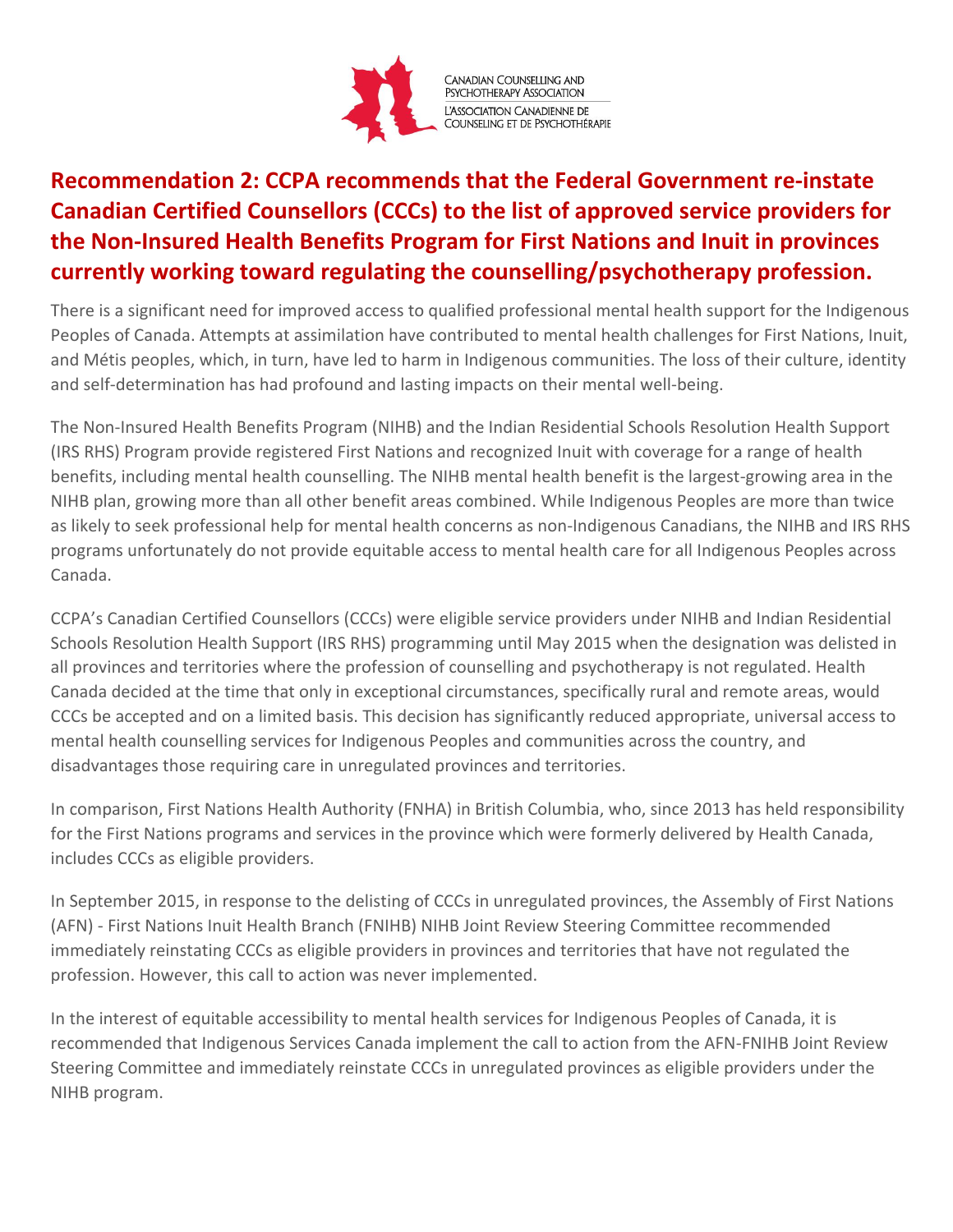

### **Recommendation 3: CCPA recommends counselling and psychotherapy services be exempted from GST/HST, thus providing Canadians with better access to one of the most cost-effective mental health care options available.**

Some, but not all mental health providers are exempt from GST/HST for psychotherapy services. At present, physicians, psychiatrists, registered nurses, registered psychiatric nurses, psychologists, occupational therapists, and social workers are exempt from charging GST/HST on psychotherapy services. Counsellors and psychotherapists are notably absent from the list of eligible providers who are exempt from charging GST/HST on psychotherapy services.<sup>v</sup>

The profession is not currently exempt because the Department of Finance does not accept that counsellors and psychotherapists with different titles are providing the same service and have a shared scope of practice (with regulatory requirements that align with those of CCPA's CCC designation in unregulated provinces).

This exclusion of counsellors and psychotherapists from the GST/HST exemption means that the clients of counsellors and psychotherapists face an added financial barrier when accessing mental health support from these qualified practitioners. In the interest of universal accessibility and fairness, the services of counsellors and psychotherapists should also be tax exempt.

The Federal Government should provide GST/HST exemption to counselling and psychotherapy services by either recognizing the shared scope of practice of the profession across Canada despite differing professional titles, adding it within the list of GST/HST exempt health care services under Part II section 7 of the Excise Tax Act, and/or amending the regulations pursuant to this Act within Prescribed Health Care Services section 10 of Part II of Schedule V.

This recommendation would seamlessly complement the government commitment, made in Budget 2019, to expand the list of GST/HST exempt health care services to include multidisciplinary health care services.